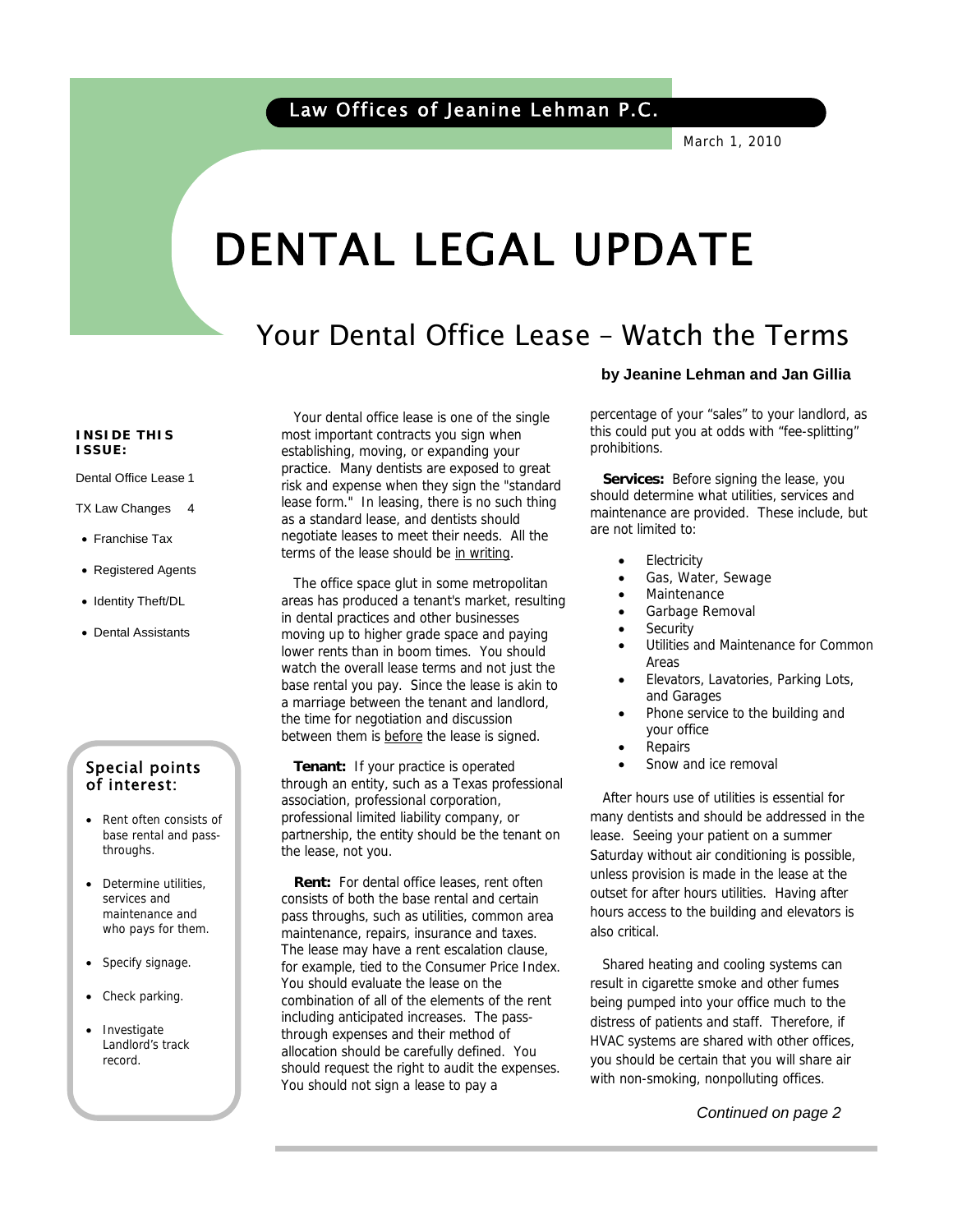*MAKE SURE YOUR CURRENT LEASE DOES NOT EXPIRE BEFORE YOU MOVE OR RENEW OR YOU FACE "PENALTY" HOLD-OVER RENT INCREASE AND EVICTION RISK.* 

#### *Your Dental Office Lease (cont.) --*

 **Signage:** Signage is critical to your practice because it advertises your practice location, presents an image, and is an element of cost. You should discuss with the landlord the type of signage provided and allowed, and the cost of the signage. Signage may include, but not be limited to, listing in the building directory, names on or adjoining the office suite, window signs, an exterior freestanding sign listing tenants, and signs or banners affixed to the building. The lease should carefully specify what signage is allowed; placement of, restrictions on, and size and dimensions of signage; illumination of signage for 24 hour exposure; cost of signage; deadlines for placement; who bears the original cost and cost of modifications; ownership of the signs. You may also want to reserve the right to add additional listings or modify listings, for example, to add practice members or a corporate name on the building directory. Additionally, if drive-by business forms a significant portion of your practice, you may want to require a provision to ensure visibility and placement. For example, if tree limbs block your sign, your landlord might need to trim the limbs for visibility. Signage cost is typically paid in full at the beginning of the lease. Signage, if removable, usually has no value at another site, because of that new site's building conformity standards. Finally, particularly, for free standing signs, you will want to check that the sign conforms with the city sign ordinance.

 **Parking:** Your lease should specify the location and cost of parking and if possible, the lighting. Additionally, adequate parking spaces should be provided. If available at the building, covered and reserved parking should be addressed in your lease. Other questions to ask:

- Is there a high parking use neighboring tenant or potential tenant?
- Will other tenants have spaces reserved in front of your office?

# DENTAL LEGAL UPDATE

• Will future construction reduce parking?

 You will also want spaces reserved for handicapped patients close to a convenient entrance.

 **Your Neighbors:** While more common in retail leases, in some situations, you may be able to negotiate a restriction to prevent competing or objectionable businesses from leasing in the building, and if you are a major tenant, you may be able to negotiate an approval right, within reason, for new tenants.

 **Alterations & Fixtures:** If remodeling work will be done before your occupancy ("finish out"), the type, grade, time-frame, and inspection rights for such work should be specified in your lease, as well as who will pay for the remodeling. Wheel chair access and patient flow should be considered. Similarly, if alterations are desired, provision should be made for these. It is important to note that once property is affixed to the office, it becomes a fixture and consequently, the landlord's property. Therefore, specific provision should be made for certain fixtures to remain the dentist's property, for example, x-ray machines.

 **Insurance:** One of the least understood and potentially most expensive clauses in a lease is the indemnification clause. A disturbing trend in leases is a shifting of almost all costs of litigation, including the landlord's damages and attorneys fees, to the tenant regardless of fault. Under these clauses, a dentist may be liable for millions of dollars of damages and attorneys fees. These clauses need to be reviewed with your attorney.

 You should check that there is insurance coverage on the remodeling work and items added to the office prior to signing the lease. You and your landlord need to agree who will pay for the insurance. You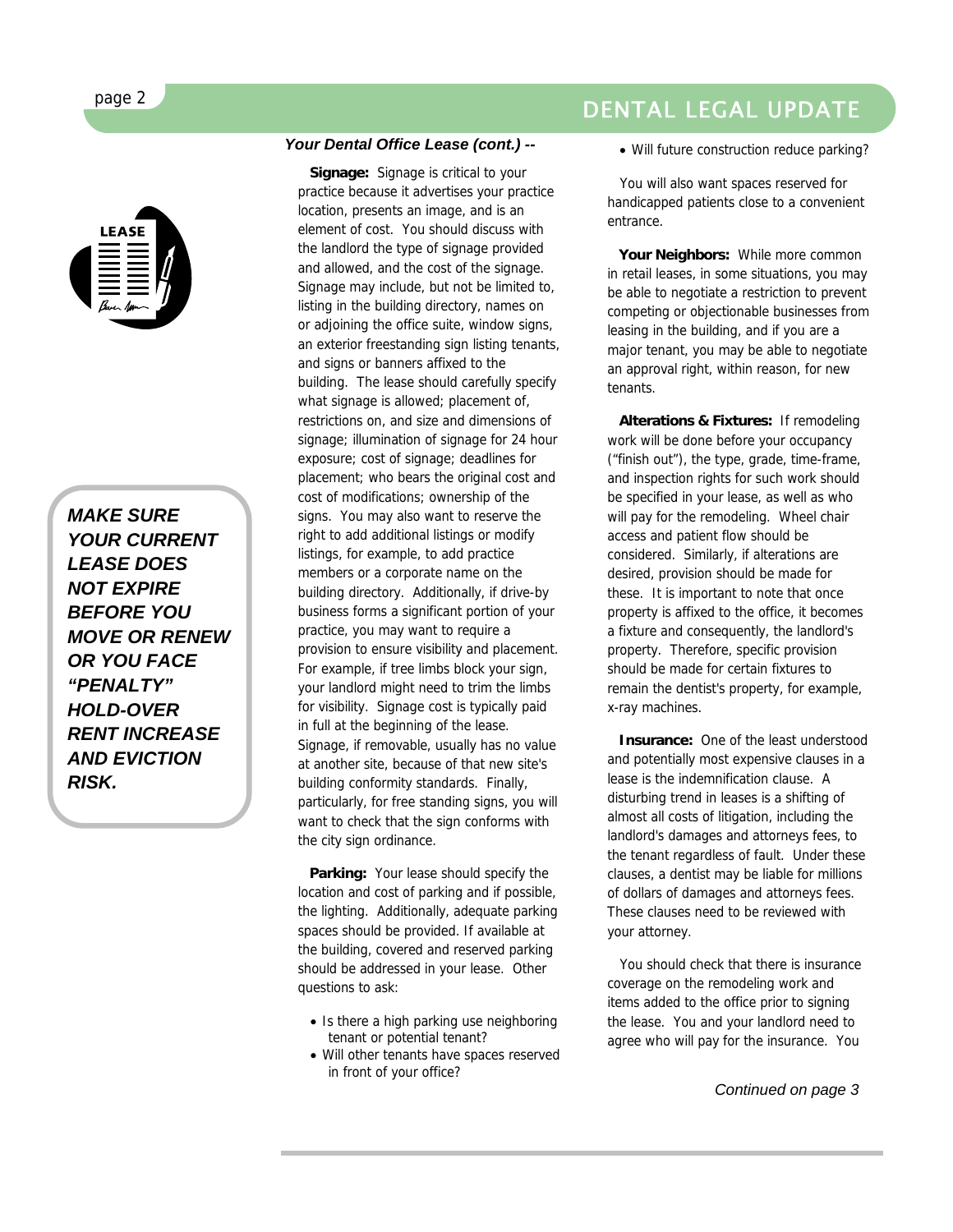# DENTAL LEGAL UPDATE **page 3**

#### *Your Dental Office Lease (cont.) --*

also should be sure that you have adequate liability coverage.

 In all cases, your insurance agent should review the insurance provisions of the lease before you sign it.

 **Equipment Financing:** Most banks and finance companies require that they have a first lien on office equipment or furnishings, to secure equipment or furnishings loans and certain working capital loans. Under Texas law, the landlord also has landlord's liens on property in the leased space. The mere presence of the landlord's lien in certain circumstances could result in you being in violation of your practice's loan agreements. Therefore, your office lease should contain a clause to subordinate the landlord's liens to liens due to these other types of financing.

 **Sublease or Buyout/Cure:** You will want to include a right to sublease the premises or pay a lump sum settlement to "buyout" the lease and relieve you and your estate of further liability. These terms are subject to negotiation and are dependent on current market conditions. Your lease should specify how you and your landlord notify each other of problems and a method to remedy such problems.

 **Foreclosure:** Generally, when real estate goes through foreclosure, leases are voided in the foreclosure process, and the tenant no longer has the protection of the lease and may be evicted. Further, the tenant may not be able to recoup his security deposit from his former landlord. Therefore, before signing your lease, you should investigate the financial strength and track record of your landlord. In response to the foreclosure trend which has occurred in recent years, some lenders will enter into attornment agreements whereby they agree to be bound to the lease if the lender is the new owner of the office building as a result of foreclosure or acceptance of a deed in lieu of foreclosure. In return, under these attornment agreements, the tenant agrees to also remain bound under the lease to the new owner of the building. The attornment agreement provides some protection to both the lender and the tenant, because the lender does not lose the income stream of the lease on foreclosure, and the tenant has potential continuity of use of his office. Such attornment agreements should be reviewed by your attorney.

**Expansion & Renewal: If you think your practice will** expand, you will want to have an option in the lease on adjacent or convenient space and parking, possibly in the form of a right of first refusal. Also, depending on market

 **Special Situations:** Your lease should comply with all state and federal regulations. Healthcare providers are subject to certain Occupational Safety and Health Administration requirements which do not apply to other businesses. Specifically, medical and hazardous materials waste disposal costs and x-ray shielding remodeling costs should be considered.

 **Buying/Selling Practice; Adding Partners:** When buying or selling a dental practice or bringing in additional owners of the dental practice, the dental office lease terms need to be evaluated again, including liabilities under personal guarantees and for pass through expenses for prior periods. Additionally, the landlord's written consent may be required for changes in ownership or transfer of the lease. Your attorney needs to assist with these transition agreements.

 **Conclusion:** In the dental office leasing arena, dentists should be informed consumers. There is no such thing as the "standard lease form." The lease contract is a true marriage consisting of many more terms than the base rental. Your lease should be evaluated on the basis of the aggregate of all terms, the track record of the landlord and building management, and the long term prospects and qualities of the building. You should be represented by your own attorney who is knowledgeable in commercial leasing. With the assistance of the attorneys and commercial leasing agents, a fair and workable agreement that makes sense to both the landlord and you should be reached before the "knot is tied". © 2010 Jeanine Lehman & Jan Gillia.

**Jeanine Lehman** is an Austin, TX attorney who practices health, corporate, business, and real estate law. **Jan Gillia** is a Round Rock, TX real estate broker, who was formerly a faculty member at Marquette University's School of Dentistry. For reprints, please call Jeanine at (512) 918- 3435 or write her at PO Box 202211, Austin, TX 78720 or jeanine@jeanine.com.

The information in this newsletter is not a substitute for legal advice. The information is general in nature and should not be relied upon as legal advice generally or that is applicable to any particular situation. For legal advice in a particular situation, the reader is advised to retain an attorney.